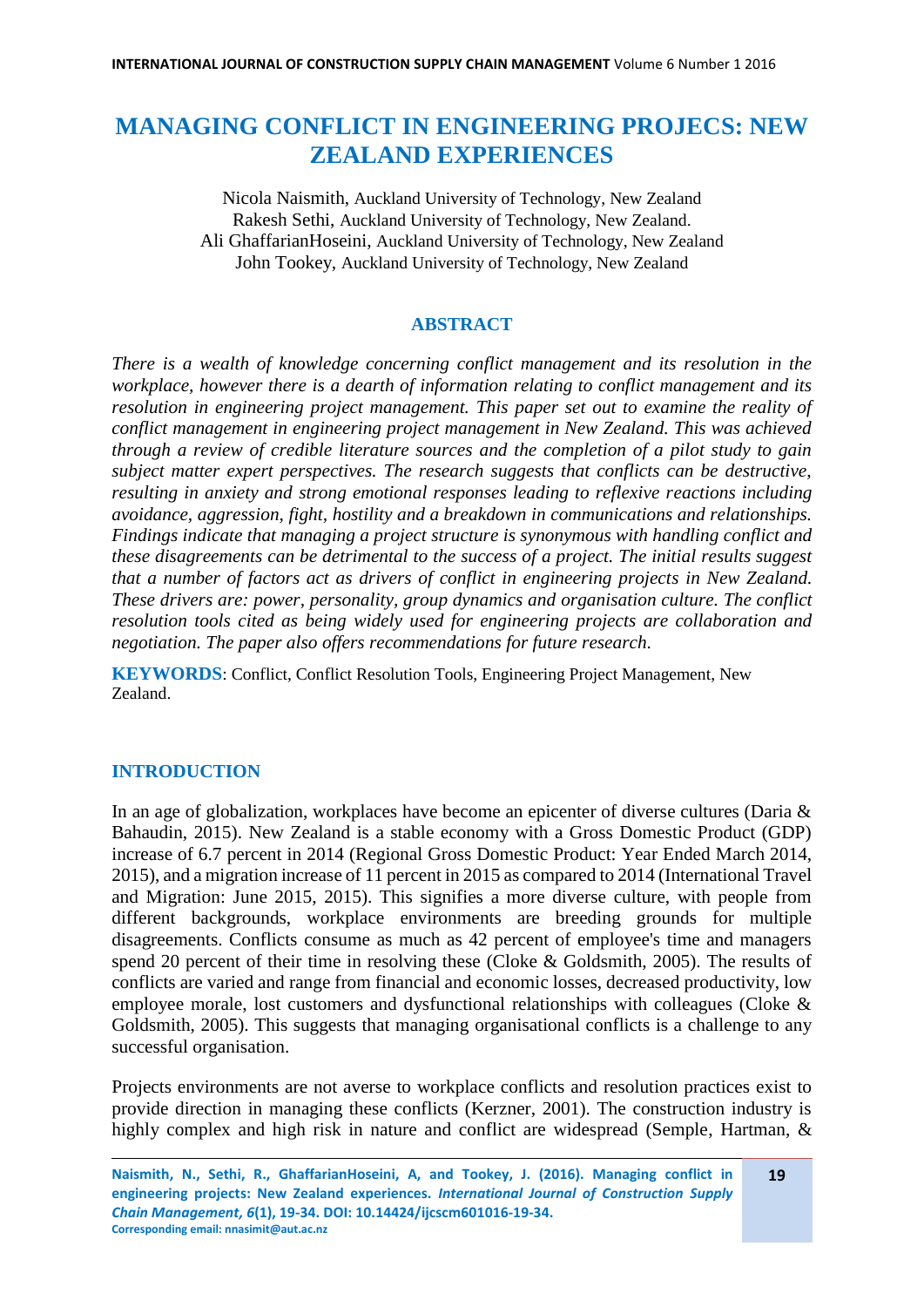Jergeas, 1994). Conflict resolution attempts to reduce or eliminate conflict by adapting established strategies of analysing, mediating, collaborating and negotiation to minimize the effect of conflict so that organisational goals can be achieved effectively (Rahim, 2001). Work environments in New Zealand experience workplace conflict at a similar level to elsewhere in the world (Harris, 2011). The intention of this study is to examine the reality of conflict management in engineering projects in New Zealand. It aims to understand the drivers of conflict and to establish which tools and techniques are being utilized for workplace conflict resolution in this context.

#### **LITERATURE REVIEW**

The literature review begins by defining conflict, examining its features including the destructive and constructive impacts of conflicts. It suggests that a number of drivers to conflict exist and it examines these in more detail including: power, culture, personality and group dynamics. It introduces techniques and tools for conflict resolution.

#### **What is Conflict?**

Conflict has been defined as "the interaction of interdependent people who perceive incompatibility and the possibility of interference from others as result of this incompatibility" (Folger, Poole, & Stutman, 2005, p. 4). Conflict has been likened to a contest stating that "the contest is inevitable when the goals of opponents are mutually exclusive as a result of the negative impact of one's side choice on the other" (Jeong, 2008, p. 11). Conflict exists when it is psychologically perceived and felt by at least one of the entities that are disturbed by the presence of this situation (Cahn, Abigail, & Lulofs, 2007; Cloke & Goldsmith, 2005; Deutsch, Coleman, & Marcus, 2006; Folger, Poole, & Stutman, 2005; Rahim, 2001; Tillett, 1999).

Conflict is believed to have both positive and negative impacts in the workplace. Its destructive impact resulting in anxiety and strong emotional responses leading to reflexive reactions including avoidance, aggression or fight, hostility and a breakdown in communications and relationships (Deutsch, Coleman, & Marcus, 2006; Gupta, Boyd, & Kuzmits, 2011; Tillett, 1999; Cloke & Goldsmith, 2005; Eunson, 2007; Gosselin, 2007; Masters & Albright, 2002). Workplace conflicts span all levels of an organisation from the individual, professional to the strategic and can negatively affect the productivity of an organisation (Masters & Albright, 2002, p. 11).

In contrast conflicts can arguably have a constructive impact and can hold the power to transform (Ann, 2008; Cloke & Goldsmith, 2005; Folger *et al*., 2005). Conflicts can force groups within an organisation to think radically, fuel innovations and creativity as well as increasing the understanding each other's perspectives (Pinto & Morris, 2004).

#### **Conflict in the Workplace and Project Management**

Conflicts are thought to be inevitable in organisations (Folger *et al.*, 2005; Pinto & Morris, 2004). Managers in workplaces spend around 18 to 26 percent of their time in dealing with conflicts (Thomas & Schmidt, 1976). More recently research conducted by CPP, Inc. (previously Consulting Psychologists Press) confirmed that 85 percent of respondents have experienced conflicts in the workplace. The top three reasons cited for these conflicts were personality clashes (49 percent), stress (34 percent) and heavy workloads (33 percent). On an

**20**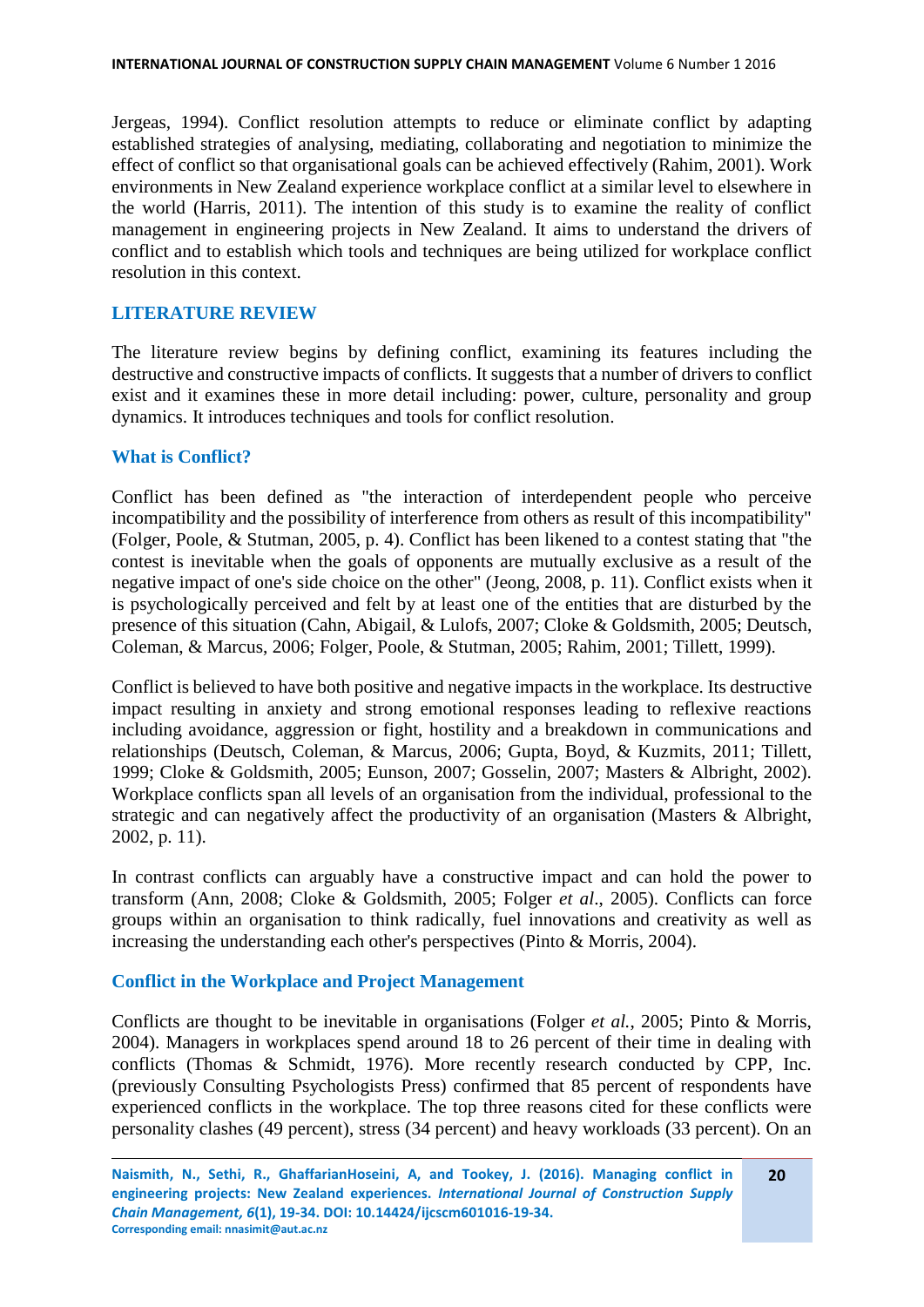average, workers spend from 2 to 3 hours per week dealing with conflicts (Workplace Conflict and How Businesses Can Harness it to Thrive, 2008).

Kerzner (2001) stated that conflicts are inevitable in a project environment and that managing a project structure in any organisation is synonymous with handling conflict and disputes at all levels in the organisation. He also stated that these disagreements can be due a number of contributing factors. These factors include misplaced interests of the stakeholders involved in the project, differences in the opinion of team members, supplier or contractual issues, resource allocation, delay in schedules, cost overruns, technical trade-offs, ambiguous roles and responsibilities or customer dissatisfaction. The project manager is also expected to keep all the stakeholders satisfied, keeping in view of their expectations needs and wants at different stages of the project (PMBOK, 2013). In a conflict scenario of a project, the project manager has to exercise influencing skills (Pinto & Morris, 2044). These influencing skills are required for negotiating internal and external conflicts. Semple *et al.* (1994) suggested that there is seldom one cause of conflicts and the causes can be very specific to a particular project. They also went on to confirm that the increase in scope of work was the main cause of dispute in approximately half of the claims that they analysed as part of their research.

## **Drivers of Conflict**

The literature suggests that a number of drivers exist in steering conflict these include: power, culture, personality and group dynamics. Power is arguably an important aspect that affects the conflict and its resolution. Power can be defined as "ability to make things happen or to bring about desired outcomes" (Coleman, 2006, p. 121) and any power imbalance can jeopardize constructive conflict resolution. Folger *et al.* (2005) suggested that conflict is sustained by the participant's power dependent moves and countermoves. However Cahn *et al*., (2007) and Tillett (1999) challenged this theory, placing no emphasis on the issue of power or its imbalance in the conflict resolution process.

Power is thought to be dependent on the resources people hold and it is conferred on people who utilize these resources to influence decisions (Folger *et al.*, 2005). Having more power than the opposing party is considered as an advantage as this will help in steering the direction of the conflict. A number of sources of power exist, ranging from formal authority, control of scarce resources, hierarchy in the organisation, control of knowledge and information sharing, ability to act in case of adversities, interpersonal relations and societal factors (Condliffe, 2008).

Culture is believed to play a significant role when collecting information, reasoning and arriving at a decision (Kimmel, 2006). Culture has been defined as a group level construct that embodies a distinctive system of traditions, beliefs, values, rituals, norms, symbols and meanings that is shared by a majority of interacting individuals in a community (Lulofs & Cahn, 2000). Culture is also known as a collective phenomenon "It is the collective programming of the mind that distinguishes the member of one group of people from others" (Hofstede & Hofstede, 2005, p. 4). It has been suggested that when the focus of negotiations is on effective and constructive communication, culture cannot be overlooked, (Avruch, 1998). Lulofs & Cahn (2000) and Deutsch *et al.*, (2006) stated that interpersonal conflicts are easier to resolve if the parties are from the same culture and that the resolution becomes comparatively complex when a cultural paradigm is added to the equation. They also stated that it is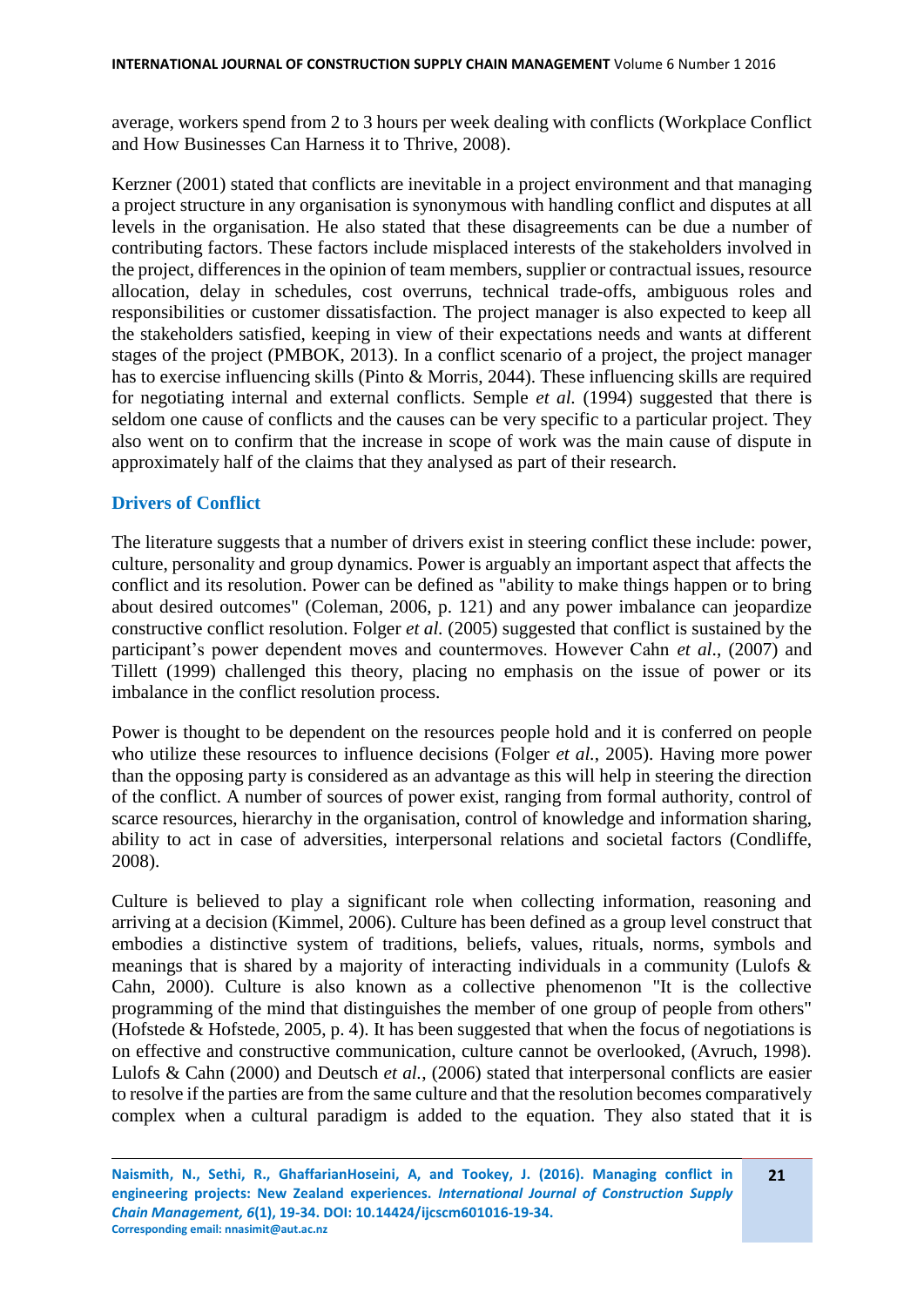imperative that parties come to terms with each other's 'ethnocentric' views when resolving intercultural conflicts.

Personality has been defined as "the dynamic organisation within the individual of those psychophysical systems that determine how they uniquely adjust to their environments" (Gordon Allport as cited in Robbins, Judge, & Campbell, 2010). They also suggested that personality is a set of measurable traits an individual exhibits repeatedly on many occasions, as a result of both hereditary and environmental factors. Sandy, Boardman, and Deutsch (2006) observed that individual differences in conflicts are a major concern that further will shape the conflict resolution process, yet there is no in depth research to date to underpin the effect of personality traits on conflicts and its resolution process. Evidence has also suggested that personality clashes and warring egos are a significant cause of conflicts in organisations (Workplace Conflict and How Businesses can Harness it to Thrive, 2008).

Personality traits are believed to be linked with job performance and conflict handling strategies in organisations. People with personality traits of positive agreeableness tend to avoid conflicts (Hodges, 2000). Extroverted people tend to have a collaborative approach to conflict resolution (Ahmed, Nawaz, Shaukat, & Usman, 2010). Individuals measuring high on openness and conscientiousness are more likely to be competitive and tend to use direct conflict resolution techniques (Jr, Phipps, & Xu, 2010). People with narcissist behaviour and low selfesteem are more inclined towards incidents of conflicts and indifferences and tend to incite retaliation and conflict (Pruit, 2008). In contrast, Folger *et al.*, (2005) dismissed any direct link between personality traits and the behaviour expected in conflict resolution situations, as people tend to behave differently in adverse and varied circumstances.

#### **Group Dynamics**

Conflicts in groups and organisations is believed to revolve around the opposing principles of collaboration and competition (Condliffe, 2008). Within groups conflicts are believed to be governed by the group culture, values and beliefs and group principles, conflicts within a group can also lead to a group being polarized or becoming more cohesive (Condliffe, 2008). Pruitt (2008) argued that group characteristics play the fundamental role in conflict confrontation or escalations. It is believed that group conflicts are generally based around gaining social dominance, accessibility to scarce resources and control or gaining other basic necessities (Fisher, 2006). Groups are thought to be cohesive in nature in circumstances of intergroup conflicts due to the increased threats that competition and cohesiveness play. Pruitt (2008) also mentioned that conflicts and their escalation are normal and integral in the workplace as a way for groups to gain favorable outcomes, suggesting that the overall organisations' effectiveness can be achieved with slight escalations of conflicts in group dynamics.

#### **Conflict Resolution**

Conflict resolution is defined as a way of terminating conflict by methods that are analytical and get to the root of problem, offering an outcome that is a permanent solution to the problem (Burton, 1999). Conflict resolution implies the reduction, elimination or termination of conflict by using tools such as negotiation, bargaining, mediation and arbitration. It also employs effective strategies to minimize the dysfunctions of conflict and enhancing the constructive functions of conflict to enhance the effectiveness of an organisation (Rahim, 2001). Five key conflict resolution techniques are prevalent in the literature: avoidance, accommodation,

**22**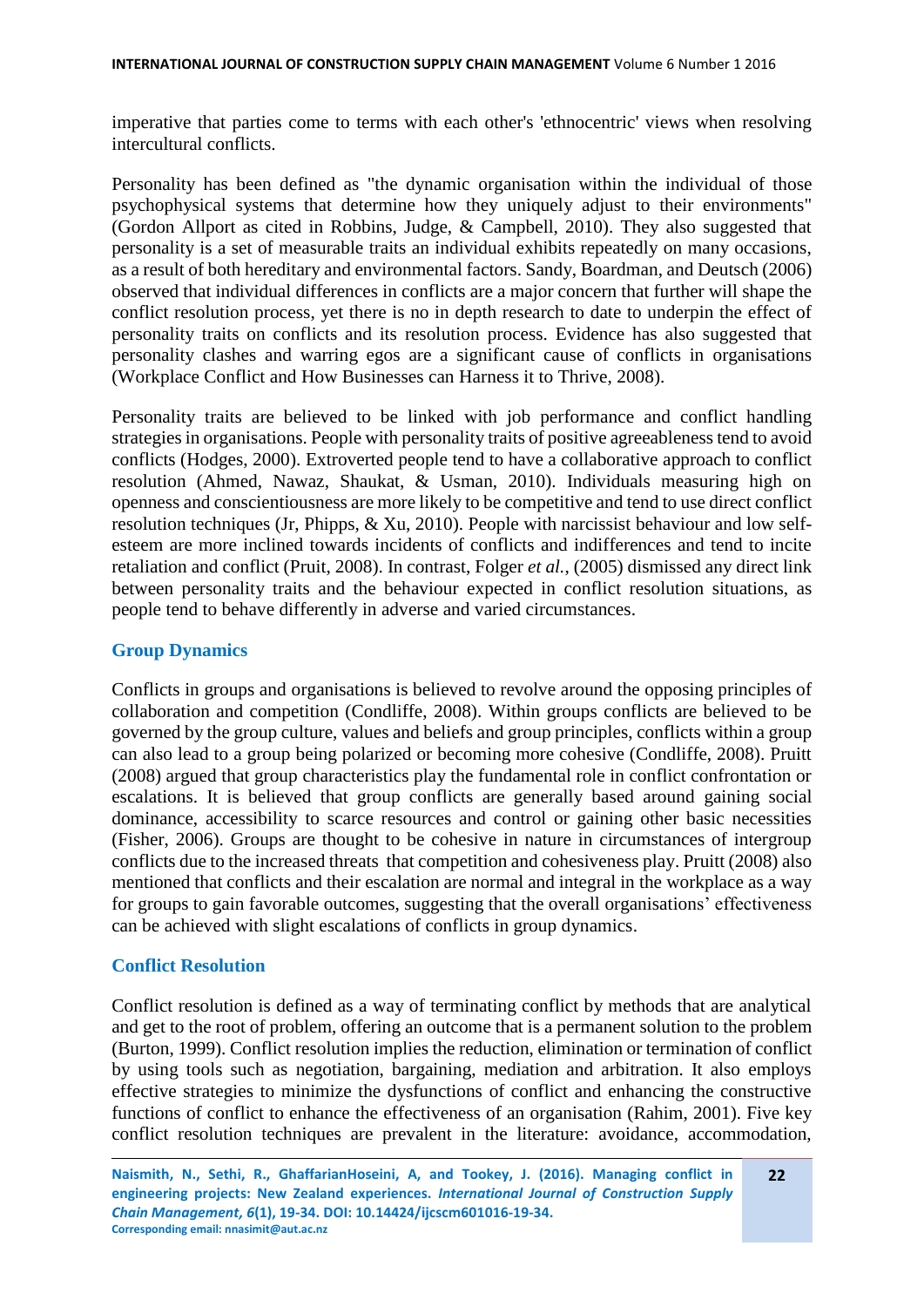competition, compromise and collaboration (Cahn *et al.*, 2007; Cloke & Goldsmith, 2005; Eunson, 2007; Falconer, 2004; Folger *et al*., 2005; Lulofs & Cahn, 2000; Masters & Albright, 2002; Tillett, 1999).

There are also techniques that employ the intervention of a third party to settle the disputes. These techniques are collectively known as alternative dispute resolution (ADR) (Cahn *et al.*, 2007; Cloke & Goldsmith, 2011; Condliffe, 2008; Masters & Albright, 2002; Roche, Teague, & Colvin, 2014; Tillett, 1999) and can be listed as: conciliation, ombudsperson, arbitration, mediation. The main advantages of using ADR is that it is economical, speedy and more efficient when compared to litigation (Lipsky, Seeber, & Fincher, 2003).

More recently Lee, Yiu, and Cheung (2016) completed a comprehensive review of research on the use of ADR in the construction industry, (which shares a number of characteristics with the engineering project domain). Their study presented a systematic review of factors influencing ADR selection and its use in construction projects (for the last 32 years) and confirmed that ADR techniques are incorporated in the standard forms of project contracts as a designated way to avoid and resolve project disputes (Jannadia, Assaf, Bubshait, & Naji, 2000, Chong & Zin, 2010). Dispute resolution methods in construction projects can be largely categorized into non-binding methods and binding methods (Fenn *et al.*, 1997, Cheung, 1999) which show similarities to the ADR routes available in the workplace generally.

The use of ADR in construction projects is greatly affected by perceptions that impede its attractiveness (Lee *et al.*, 2016). Brooker & Lavers (1997) revealed a range of factors influencing ADR use. These factors included the knowledge of ADR, agreement of both disputants in using ADR and confidence in ADR process. Other factors include perception of relative advantage in time and cost, manipulation by legal practitioners and the use of ADR as a means of achieving delay. Brooker (1999) went on to confirm that the majority of construction project professionals are not confident in the advantages of ADR. The non-binding nature of ADR was proffered as the primary influential factor. Interestingly Tsai and Chi (2009) suggested that people's intention and behaviour in managing disputes and preferences concerning appropriate resolution techniques are greatly influenced by cultural orientations.

In the context of New Zealand and conflict resolution generally, the New Zealand Ministry of Justice report in 2004 stated that arbitration and mediation are the main ADR conflict resolution techniques being used and that mediation is more the preferred method between the two (Alternative Dispute Resolution, 2004). The report indicated that in unfiled High Court cases, 36.6 percent were settled through mediation while 6.9 percent were settled through arbitration. Further, Lipsky, Seeber & Fincher (2003) suggested that a number of barriers to ADR exist. These include the lack of support by senior management, ADR perceived as complicated, arbitration and mediation not confined to legal system, the unwillingness of the opposing party to consider ADR and the lack of confidence in the neutral third party.

#### **Summary**

The literature reveals that the subject of workplace conflict is not a new one, however very little research is evident in engineering projects in New Zealand. The review suggests that workplace conflicts in general are well defined, natural and can be destructive and constructive in nature. It goes on to critically describe a number of drivers that play a role in conflict generally, namely power, individual personality, culture and group behaviours. A number of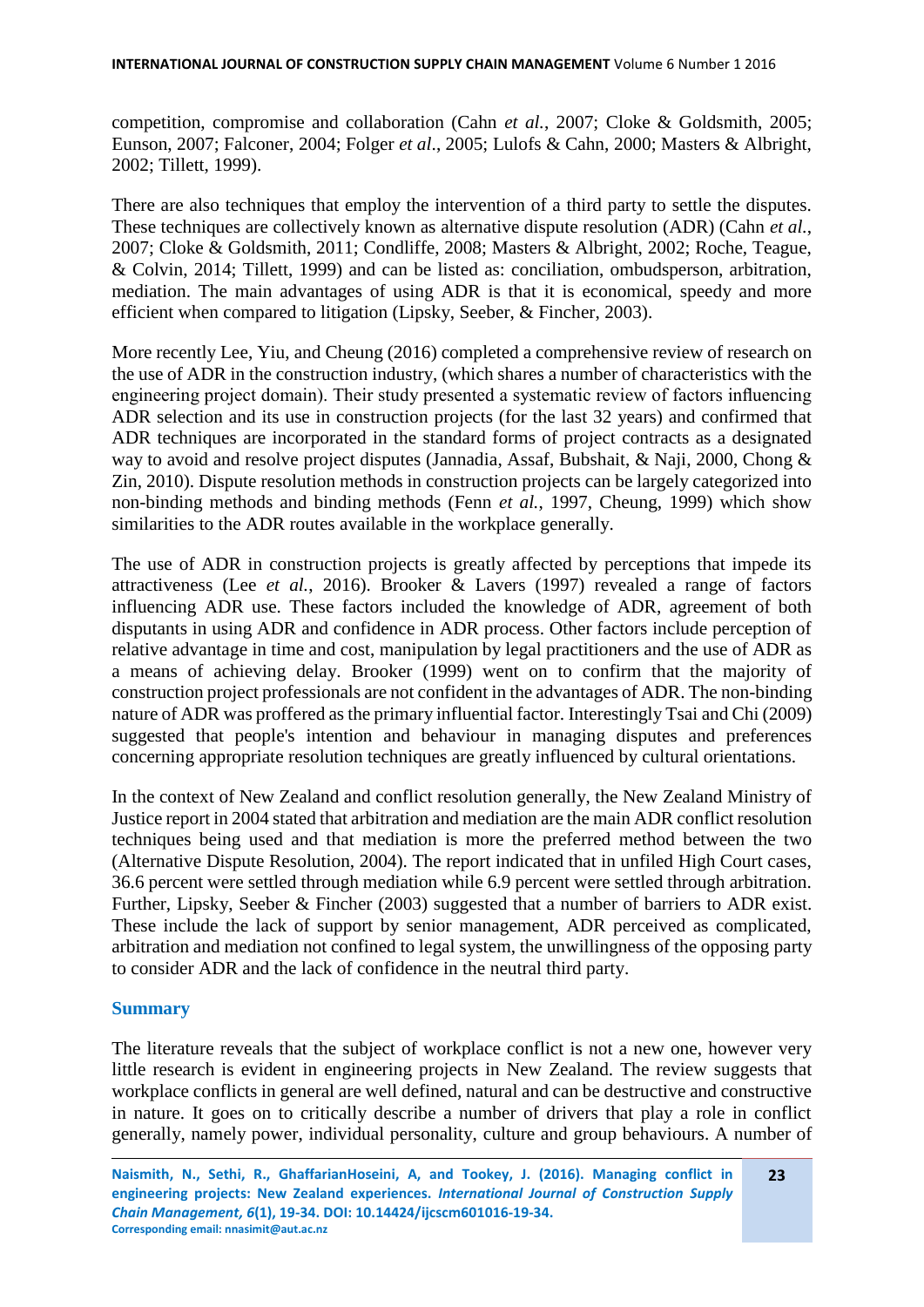methods exist to resolve work place conflict generally ranging from effective communication, collaboration and negotiation. Arbitration, mediation and litigation are also being utilized when third party intervention is required to settle conflicts. Whilst some studies concerning conflict exist in New Zealand and some studies exist globally reviewing conflict in a construction industry context, the literature reviewed failed to identify any specific studies in engineering projects in New Zealand. This indicates a dearth of research in this industry context and geographic area, which warrants further investigation. The aim of this paper is to investigate the workplace conflict theory presented in the review in an engineering project setting to establish if any similarities or differences exist and whether further more in depth research is warranted.

#### **RESEARCH METHOD**

The purpose of the research was to gain insight from industry experts on their perceptions of conflict in engineering projects. The nature of this research problem required an inductive approach to be taken as this is more open ended and exploratory in nature and would enable initial findings to emerge from thet context. A qualitative research methodology was chosen as it is ideal for establishing perspectives and answering the 'how' and 'why', this was appropriate given the complex nature of workplace conflict and its resolution. The data collection method of semi structured interviews was chosen as it is well suited for the exploration of opinions and perceptions of respondents regarding complex and sensitive issues, and it also facilitates the ability to probe the respondent for more information and clarification of answers (Barriball & White 1994).

Semi Structured interviews incorporated both open-ended and more theoretically driven questions which helped to draw participants more effectively into the topic under study (Galletta & Cross, 2013). The semi structured interview schedule was developed based on the key themes from the literature including the definition of conflict, approaches to conflict management, the drivers of conflict and conflict resolution tools in organisations.

In terms of sample size, qualitative research focuses on exclusivity of text and possibility of different interpretations from the data, the size of the sample is limited (Marsh & White, 2006). They further stated that the focus of research should be transferability rather than generalisability per se. For the purpose of this study, a homogeneous sampling method was adopted. This method involves selecting a small homogeneous group of engineering project managers (unit of analysis) for examination. This method is beneficial as it is useful for understanding and describing a particular group in depth (Patton, 1990). In terms of sample size, "Adequacy of sample size in qualitative research is relative" (Sandelowski, 1995), a sample size of ten in number may be sufficient for homogeneous sampling, the actual number of the sample needed depends upon on a situation where concepts and themes begin to be redundant and no new concept or theory is discovered.

The sample selection process involved selecting individuals due to their subject matter experiences, with the intention that their experience would provide rich data. The qualitative face to face semi-structured interviews were conducted with six highly experienced practitioners from the engineering management field. They were identified through personal networking, social media and company websites and selected on the basis of a homogeneous purposeful sampling technique (Patton, 1990). This method ensured that all participants were selected based on specific criteria including their position, industry, role and experience. The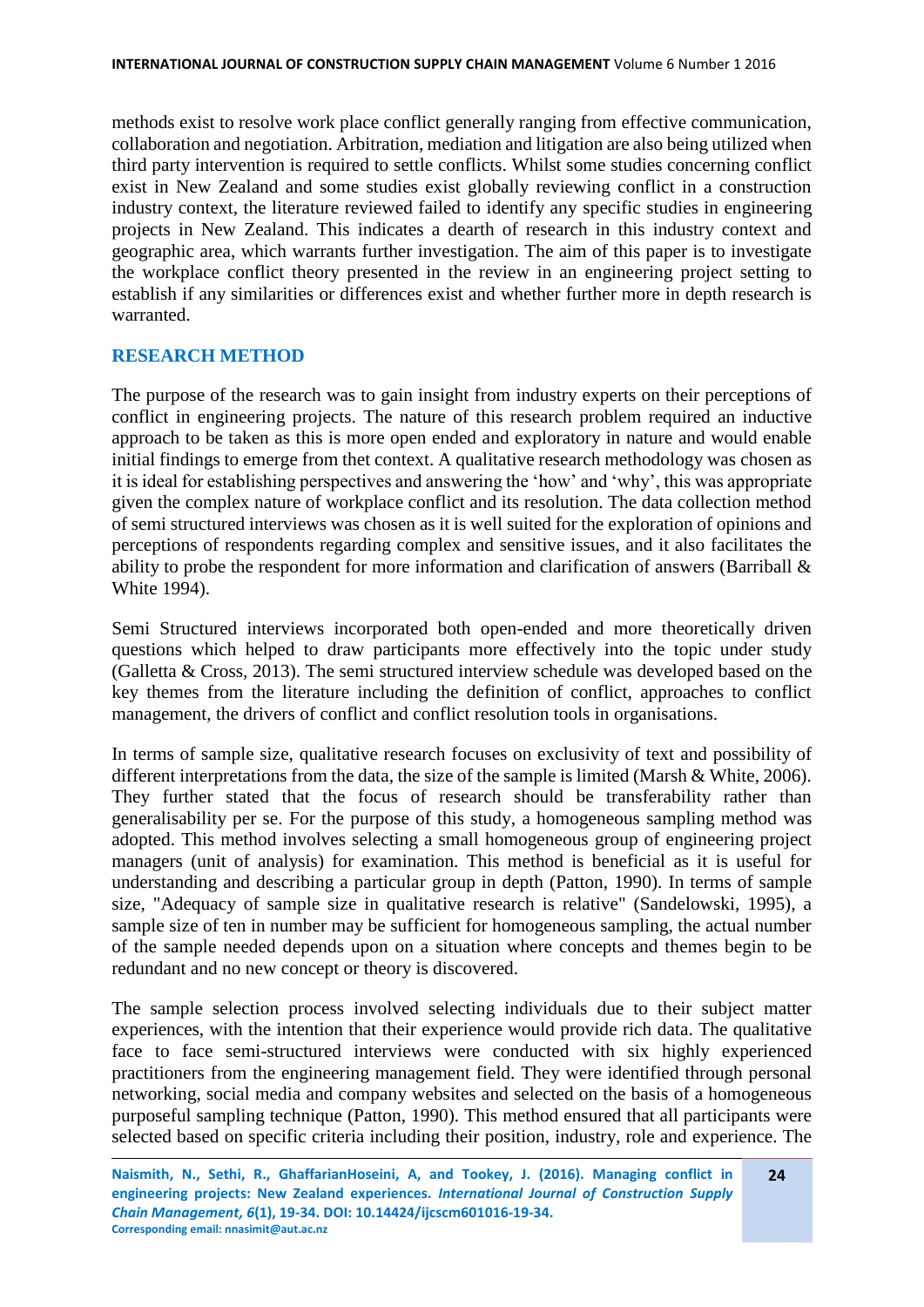respondents selected have an engineering project management background and an average of 15 years or more relevant work experience. They were involved in multiple stakeholder engagement, manage small to large-scale projects and hold a position of middle or senior management in their organisations. Table 1 outlines the respondents' demographic profiles, indicating their breadth and depth of relevant industry experience. This indicates richness and reliability of opinions gained from the respondents for such a pilot study. This also supports Patton's theory (1990) that the 'logic and power' of purposeful sampling in qualitative research lies primarily in the quality of the information obtained per sampling unit, as opposed to their number per se.

| <b>CONSTRUCTS</b> | <b>EXPERIENCE</b><br>(YRS) | <b>PROFILE</b>                                                                    | <b>ORGANISATION TYPE</b>                                                                                                                                                       |
|-------------------|----------------------------|-----------------------------------------------------------------------------------|--------------------------------------------------------------------------------------------------------------------------------------------------------------------------------|
| $\mathbf{1}$      | 15                         | Engineering project manager<br>for the production of special<br>purpose machinery | Global market player in providing engineering<br>handling solutions for customers with heavy lift<br>and transfer requirements                                                 |
| $\overline{2}$    | 18                         | Head of national project<br>management for the<br>organisation                    | International market leader in diversified<br>technology, in healthcare, consumer<br>lifestyle and lighting                                                                    |
| 3                 | 17                         | Project manager for the<br>production of specialist<br>medical devices            | Global sustainable engineering product<br>design organisation                                                                                                                  |
| 4                 | 25                         | Specialist SAP/ERP<br>consultant                                                  | National SAP consultant catering to<br>different engineering companies for<br>ERP/SAP solutions and implementation                                                             |
| 5                 | 16                         | Centre manager heading a<br>team of more than 150<br>employees                    | National engineering environmental<br>consulting organisation.                                                                                                                 |
| 6                 | 15                         | Engineering project<br>manager across a wide<br>range of projects                 | World leader in conveyor systems for<br>airport and cargo handling; from expert<br>consulting, design, manufacture,<br>installation and integrated software control<br>systems |

#### **Table 1: Respondents' demographic profiles**

The interview data was analysed using content analysis as this method allows for data interpretation and making inferences for identifying the key message conveyed (Stemler, 2001). Content analysis was considered beneficial and appropriate as it allows for the researcher to make for making valid inferences from the data to their context, with the purpose of providing knowledge, new insights, a representation of facts and a practical guide to action (Krippendorff, 1980; Elo & Kynga, 2008). This approach meant that the data collected was rich and in depth in nature captured from highly experienced industry practitioners. Content analysis was performed by focusing on the repetitive words and phrases used by the respondents in response to each question. Attention was given to take into account the synonyms and words used that refers to the same idea that actually represented the thought process of the respondent. Focus was also placed on the situational examples given in support of the answers provided. Common words, phrases and their meaning were categorized until a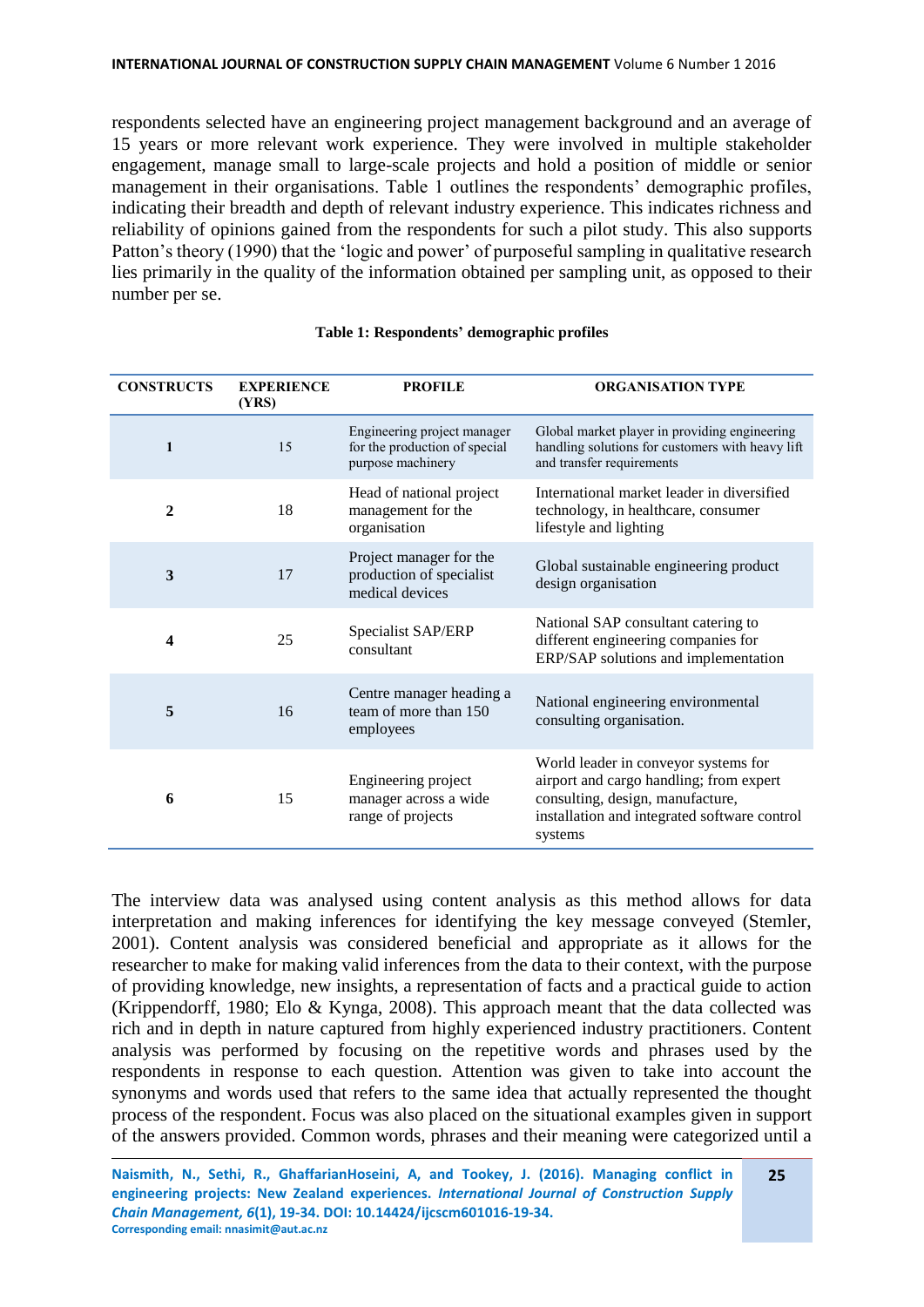priori condition started to emerge where responses got exhausted and data started to duplicate. Based on refining of the data again, the emergent themes were identified. The themes were linked back with the data to understand the themes and that the data were in coherence with each other. The themes that emerged from the data are now presented.

#### **FINDINGS**

The emergent themes from the data are the definition of conflict, the drivers of conflict namely power, cultural diversity, personality, group dynamics, and the conflict resolution tools of choice in an engineering project management context, each theme is presented in turn.

#### **Defining Conflicts**

Different respondents expressed different opinions when defining conflict. Two of the respondents described conflicts as full-fledged disputes that they were having with their suppliers, contractors and other stakeholders. In contrast two were of the opinion that conflicts are disagreements among people working together. One respondent believed that conflicts arise when one of the stakeholders expressed that they were in a difficult position. The other respondent labelled conflict as confrontation that takes place within or outside organisations.

The majority stated that conflict was negative, making the situation difficult at work and it hindered results. One of the respondents said, "*I see challenges every day, if you call those conflicts, I go on solving them step-by-step*". Only one respondent considered some aspects of conflict as constructive stating that *''Sometimes it becomes important to challenge teams and get them in thinking mode and further bring in change and transformation*".

Many of the respondents were wary of conflict and one of them made a statement that "*In New Zealand, we are of very compromising nature, we prefer to maintain a harmonious work environment*", while another stated "*We do not talk about conflicts in the open*".

#### **The Power of Power**

Most respondents cited power as the key factor that affects conflicts and their resolution. One respondent stated that in their organisation, it was the director who was the main authoritarian figure and it was difficult to win an argument with him, as he was very aggressive. Another respondent cited an example of where the program director was not open to share all the relevant information required to complete the tendering and specification of the work in hand, which in turn led to conflict. A further respondent described a situation when they had to utilize their power when a supplier was not able to fulfill their terms of the contract and the overall project schedule started to slip. The same respondent made a statement that "*Due to the power vested in me, I was able to take my suppliers and my team members with me to deliver expected results*".

Two respondents focused on positive examples of the use of power. One at a senior level in the organisation made a claim that in their work environment, every individual was a professional in their own field and they were encouraged to make decisions. They explained that collaboration and cooperation were practiced and that other members in the organisational pyramid were encouraged to follow suit. One respondent suggested that their organisation worked on a flat structure and all team members were heard and their opinion mattered to the managers at the top.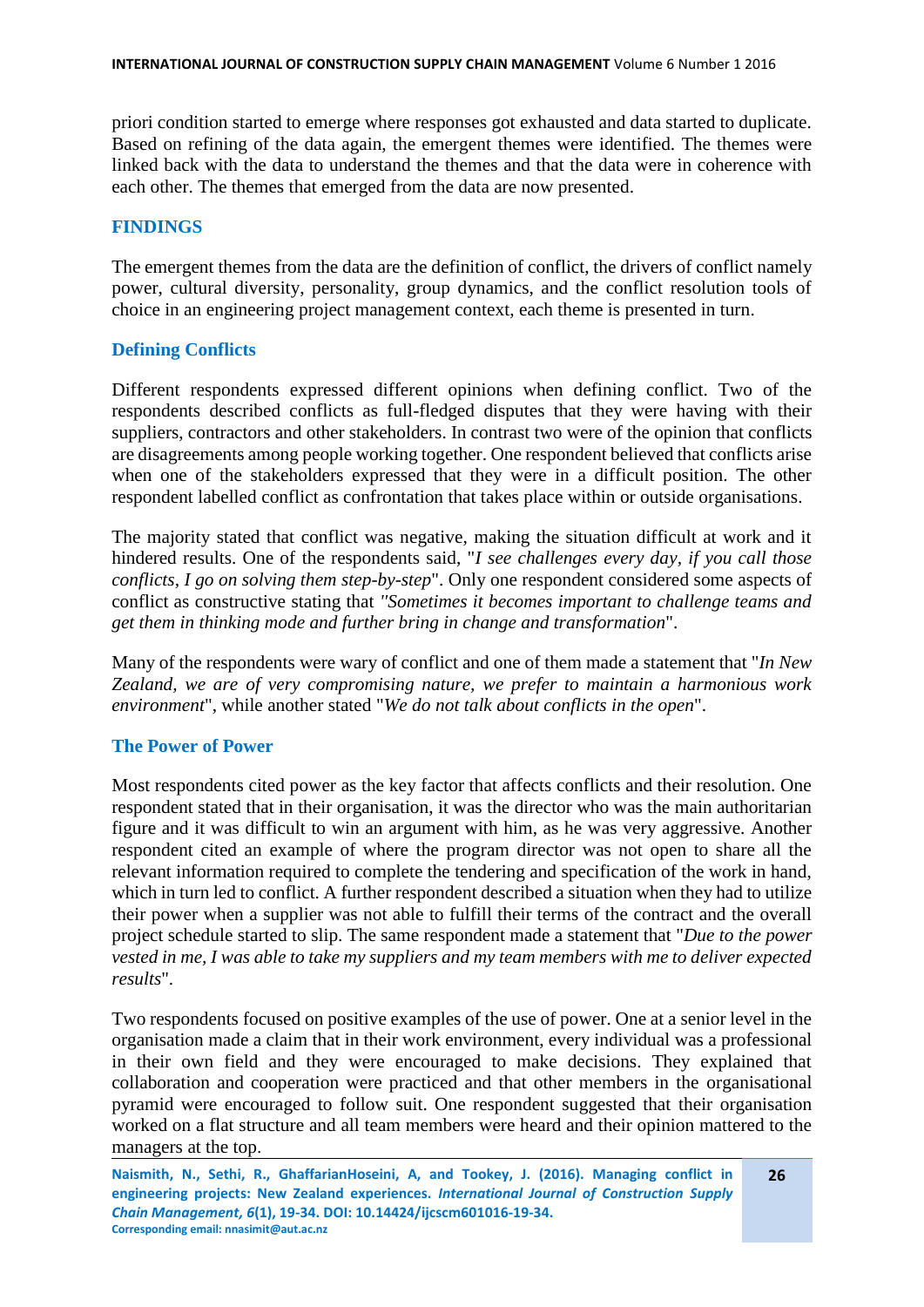# **Cultural Diversity**

Many of the respondents were aware that New Zealand has become a range of diverse cultures due to the scarcity of skilled people and it being an attractive country to live in. They expressed a positive view concerning cultural diversity in the engineering projects. One respondent stated that they have to take multicultural people into their teams to stride forward. Another respondent confirmed that "*New Zealand people are quite tolerant and we welcome people from other nations with open arms*". While another respondent expressed their view that as long as people are professional in their work and they add value to the organization, it does not make any difference which cultural background they come from.

The respondents also outlined a number of challenges faced associated with cultural diversity in engineering projects. One respondent raised their concerns of amalgamating diverse cultures suggesting that "*It becomes difficult to interpret whether our actions and thinking are in sync with other people of different cultures. In some situations, we have to specifically tell them the way things are done over here*". The view expressed by another respondent was that in New Zealand, most of the organizations operated with a flat structure in hierarchy while it took time for employees of other nations to adjust to this. One particular respondent gave an example of a traditional small-scale business where the owner preferred to hire people of kiwi origin only. Most of respondents were very responsive to cultures and suggested that it is an element that plays a part in conflicts and different cultures should be well understood for better handling the issues arising out of these.

## **Personality**

Differing views on the importance of personality in conflicts were provided, four of the respondents provide examples of negative personality behavior linked to conflicts during their engineering project experiences. One of the respondents referred to their workplace as being single handedly dictated by the authoritarian and aggressive director. Respondents were also of the opinion that where a bossy leader exists the real problems were not brought to their notice and remained unattended unless they became unmanageable. One respondent revealed that one organization's reputation and profits were at stake because of ego clashes between two senior members. They explained that although these two people had minor conflicts when they were working for the same company, larger conflicts occurred when one of them left the organization and became a client with another company. Another respondent referred to personality as a major source of conflict, citing an example where the marketing manager would over commit to clients and this would upset the project teams causing inter-department conflicts.

In contrast, another respondent suggested that their work environment provided every employee need. One respondent provided an example where each employee was respected and this behavior had a cascading effect, resulting in an amicable and fun loving place to work. A further respondent stated that they personally loved to be amongst positive and like-minded people proactively distancing themselves from people who are not team players and difficult to work with.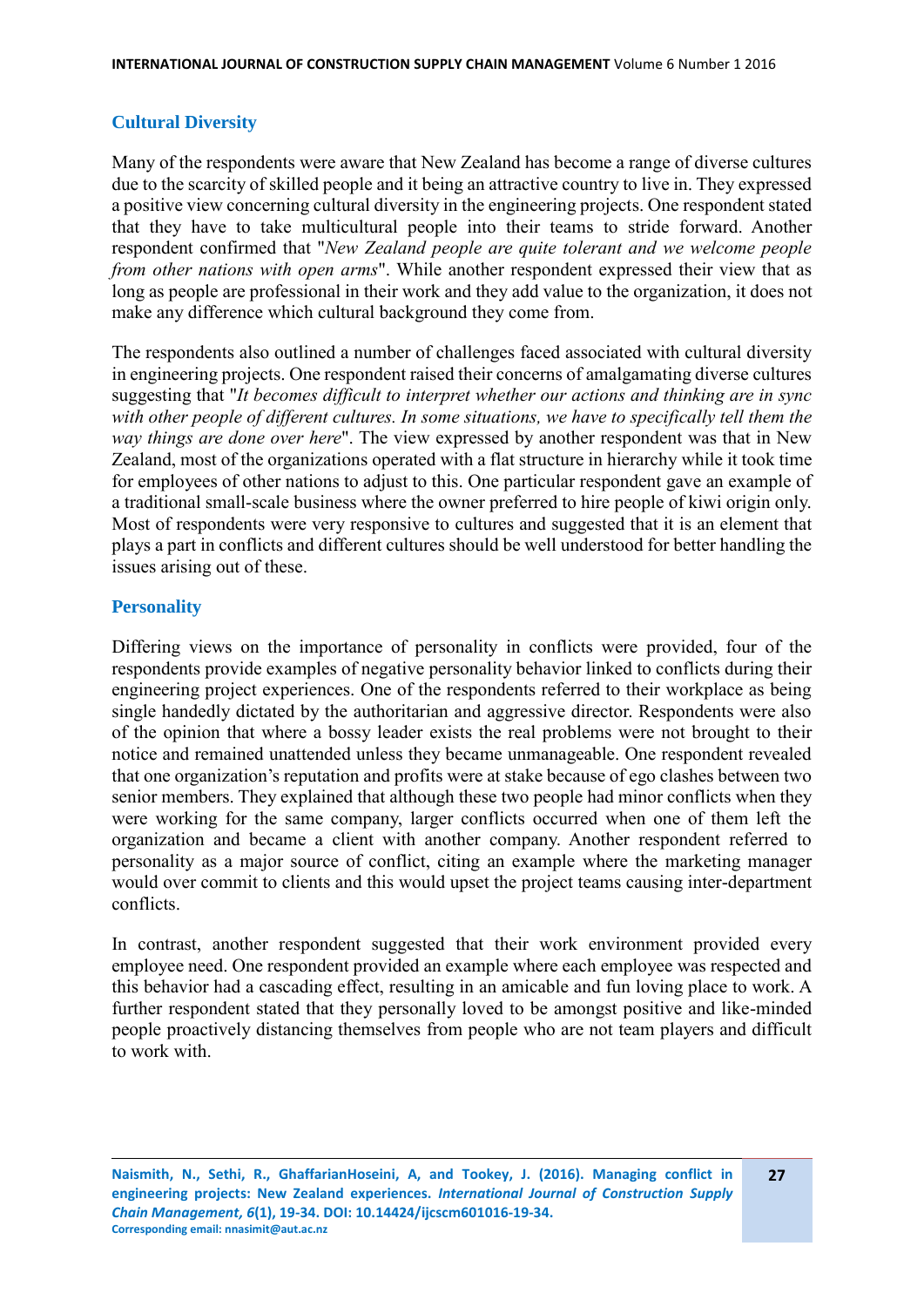# **Group Dynamics**

When asked to cite the different conflict scenarios in their engineering projects respondents referred to internal conflicts at peer level, at a hierarchical level and within different departments. While external conflicts concentrated more with stakeholders such as suppliers, contractors and clients. One respondent cited an example of where supplier delivery schedules were not in line with the overall project schedules and conflict occurred.

Another respondent cited an example where a customer wanted the deliverables ahead of the agreed schedule and how different departments met collectively to resolve the conflict. One respondent suggested that "*It is the resistance from cross functional teams within the organization that sometimes it becomes difficult for us to give 100 percent*". Here the behaviour of the service department of the organization that was creating problems for the supply chain group when equipment had to be relocated.

A respondent further explained that the major conflict begins when two different project managers want the same resources allocated to their project team to achieve end results. "*Different teams working on a project will have particulars tasks and they are there for that. Their goals and agendas would be not similar to the team working next to them, but it our job to get them together and function to achieve common targets*".

## **Conflict resolution Tools of Choice**

All respondents had experienced conflicts in their normal working environments and all were aware of the conflict resolution techniques that were widely practiced. Most of the respondents confirmed their personal use of collaboration and negotiation for resolving conflict scenarios in their engineering project environment. One respondent suggested collaboration was mostly used with contractors and suppliers. They suggested that the expectations from each party should be clearly communicated at the beginning of the contract so that there are no ambiguities at a later stage. One respondent reflected that "In conflict scenarios, it is not always that we get what we want but more than often, we have to compromise and take what best is possible".

Two of the respondents provided specific examples of using negotiation as the tool of choice for conflict resolution. One cited an example where a client was making additional demands outside of the terms of the agreement. By negotiating with the supplier and the customer the conflict was resolved. Another respondent expressed thoughts that they have to negotiate with their customers in order to match the customer requirements to the available portfolio of products.

Another respondent explained that arbitration and external mediation were seldom practiced as the organization had robust internal conflict resolution procedures in place. When probed further on their experiences of the proportion of cases referred to mediation or arbitration, one respondent stated that during seventeen years they had witnessed only three cases referred to arbitration and a handful of mediation cases.

#### **DISCUSSION**

This section of the paper aims to draw together the findings from the primary data and the literature review to highlight any similarities and differences between the theory and practice of conflict management in engineering project management.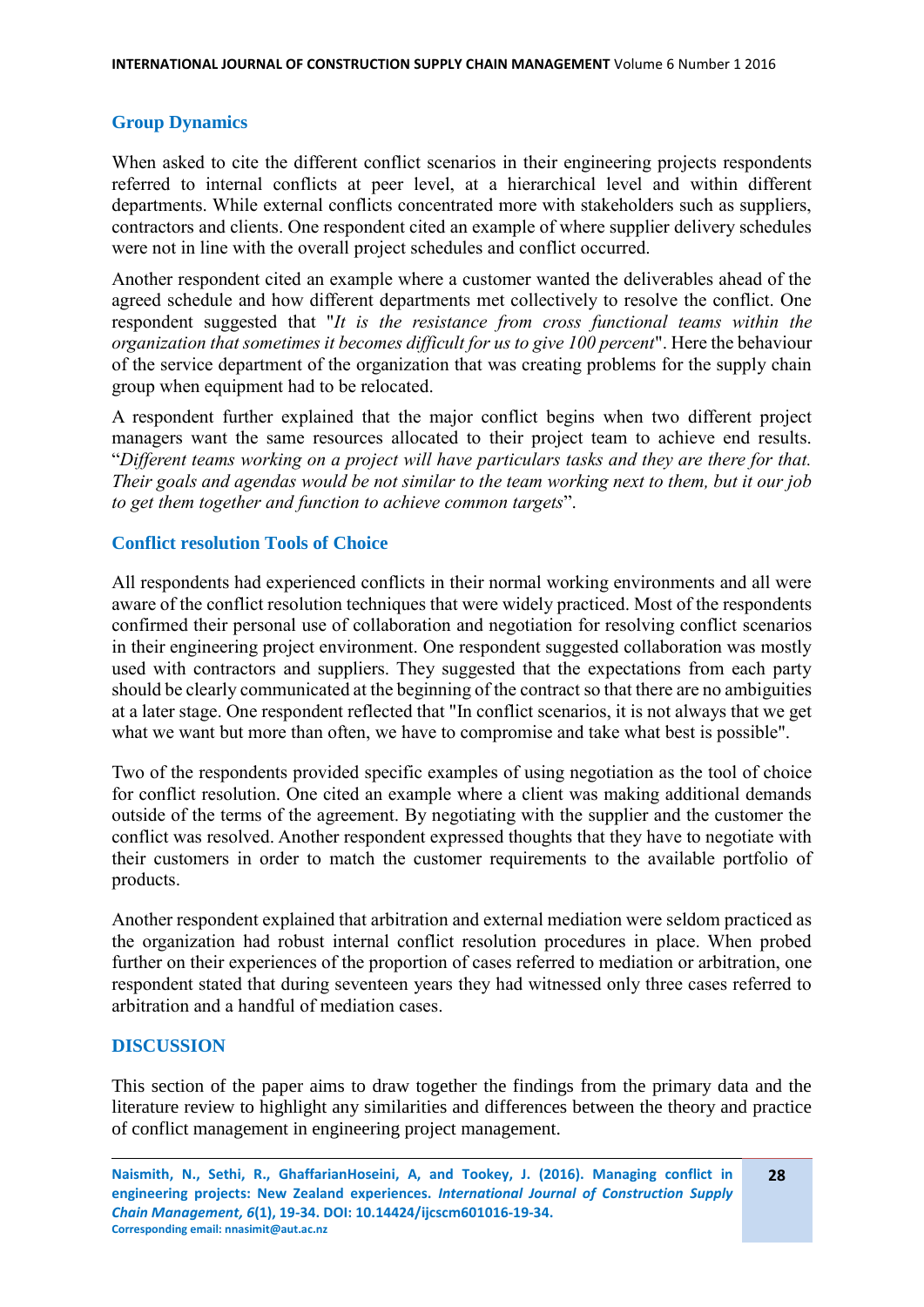## **Defining Conflict**

Engineering project managers were aware of conflicts around them and this supports the work of CPP Inc. (Workplace Conflict and How Businesses can Harness it to Thrive, 2008) which suggested that more than 85 percent employees encountered workplace conflicts. The definitions of conflict provided by the respondents were coherent with the literature supporting the views of Tillett (1999) that conflict is a clash of opposing ideas and objectives and is mostly undesirable. The data also supports the work of Cahn *et al.,* (2007) and Rahim (2001) who refer to conflict as problematic when one or more party feels disturbed by it.

The results support the work of Cahn *et al.* (2007); Deutsch (1973); and Gupta, Boyd, & Kuzmits (2011) who suggested that the negative or destructive side of conflict is more influential and people associate more with this. The constructive side of conflict was suggested by one respondent, which is in line with the theory that some element of conflict is helpful in bringing in creativity in project environment (Falconer, 2004; Pinto & Morris, 2004; Pruitt, 2008).

The conflicts discussed by engineering project managers were internal and external in nature, external ones referring specifically to contractors, suppliers and clients. This supports the general view that the project environments are highly likely to have conflicts and that project managers have to be conflict managers (Kerzner, 2001).

## **The Power of Power**

All respondents agreed that power is a crucial factor affecting conflict that cannot be neglected. They cited examples of power being misused within engineering projects and the persuasive nature of power that made teams achieve good results. Folger (2005) stated that the actions and reactions observed in conflicts are resultant of the amount of power the parties have, indicating that power is arguably a key factor affecting conflict.

One of the engineering project managers referred to the constructive feature of the power. This supports the work of Condliffe (2008) who pointed out that power has both a constructive and destructive paradigm. However many authors including Tillett (1999) and Cahn *et al.,* (2007) do not agree that power has an influencing tendency in shaping conflicts. This is an area suggested for further investigation and research.

Another aspect raised by the respondents was that employees in their engineering project management organizations take inspiration from their top managers who are more powerful due to their hierarchical position or experience. This behaviour of imitation has not been observed in the literature, although Folger *et al.,* (2005) suggested that power is downplayed most of the time. This could suggest that that the conflict resolution approaches adopted by engineering project management organizations are top down and become embedded in the organizations' culture over time. However caution is needed and further research around this theme is advised.

# **Cultural Diversity**

The respondents indicated generally that they are open to embrace cultural disparities and shared their experiences on how people from different cultural backgrounds exhibited different behaviors at their workplaces. This is aligned with the view of Folger *et al.,* (2005) that conflict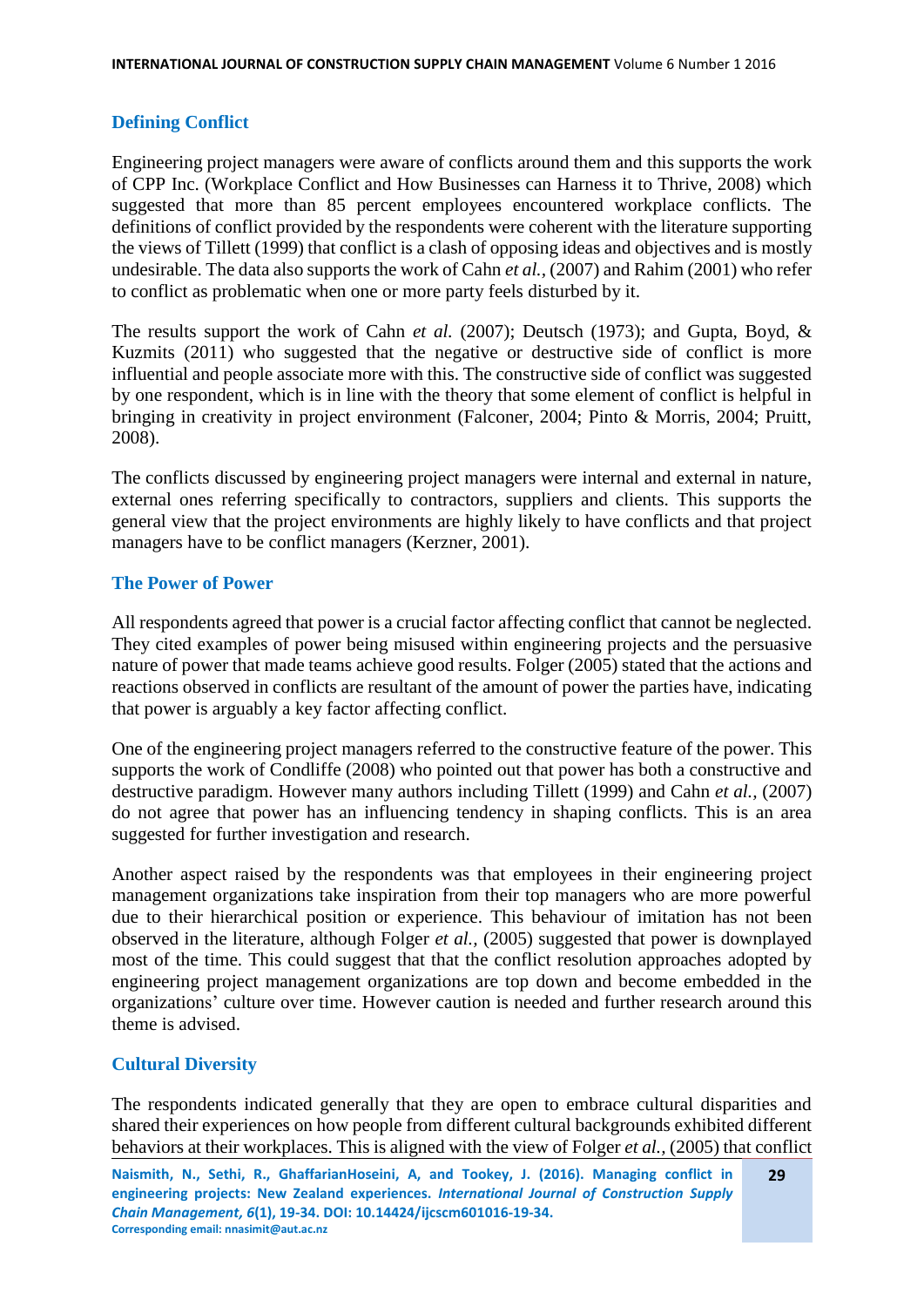escalation is more prevalent in cases where a cultural gap exists as people's perception are different and so are their expectations. However there were some mixed responses concerning the impact of cultural diversity, making it difficult to accurately conclude if cultural disparity plays a crucial role in conflicts overall. As the findings were mixed it is suggested that this theme should be investigated in more detail.

## **Personality**

The findings suggest a link between personality and conflict escalations and how well conflict is handled by individuals with different personality types within engineering projects. Characteristics displayed by the top management were reflected and imitated by the rest of the team, suggesting that conflict management follows a top down approach in a hierarchal pyramid structure of the organization. This supports the work of Robbin *et al.*, (2010) who proposed the five behavior traits and how different these traits relate to individual characteristics that are displayed in the workplace. Warring egos was also reported as a root cause of conflicts which is in line with the example cited by one of the respondents that caused major setback to their organization (Workplace Conflict and How Businesses can Harness it to Thrive, 2008).

## **Group Dynamics**

The results suggest that groups play a vital role in conflicts and some of the experiences shared by the participating engineering project managers were coherent with the literature. One respondent explained that engineering project managers wanted particular resources for their groups and this was the source of conflict between them, these views were expressed by Fisher (2006) explaining that groups often have conflicts to gain resources and materials for their benefit.

De Dreu and Gelfand (2008), and Condliffe (2008) reasoned that groups tend to become cohesive when threatened by negative outcomes, this was the case when groups in an organization worked together to satisfy the demands of the customer even though these were outside the scope agreed at beginning of the project. Further, respondents cited examples where groups with different ideologies and objectives tended to work together or against each other supporting the theory that groups collaborate and compete to gain maximum benefit in the whole process (Condliffe, 2008; Pruitt, 2008; Fisher, 2006).

#### **Conflict Resolution Tools of Choice**

Although most of the respondents were aware of conflict resolution techniques available to them they preferred to use collaboration and negotiation as their tools of choice. Condliffe (2008) suggested that collaboration is the best strategy when the parties involved are willing to engage in open discussions and this is also supported by Cahn *et al*., (2007) and Tillett (1999). Further Tillett (1999) and Lulofs and Cahn (2000) stated that negotiation is a part of collaboration process where the best alternative are decided and implemented between the two parties.

The findings also indicate that the use of external mediation was uncommon and most of the time the senior management from both the parties in question intervened and issues were settled, referring to arbitration and mediation as less preferred tools. This supports the findings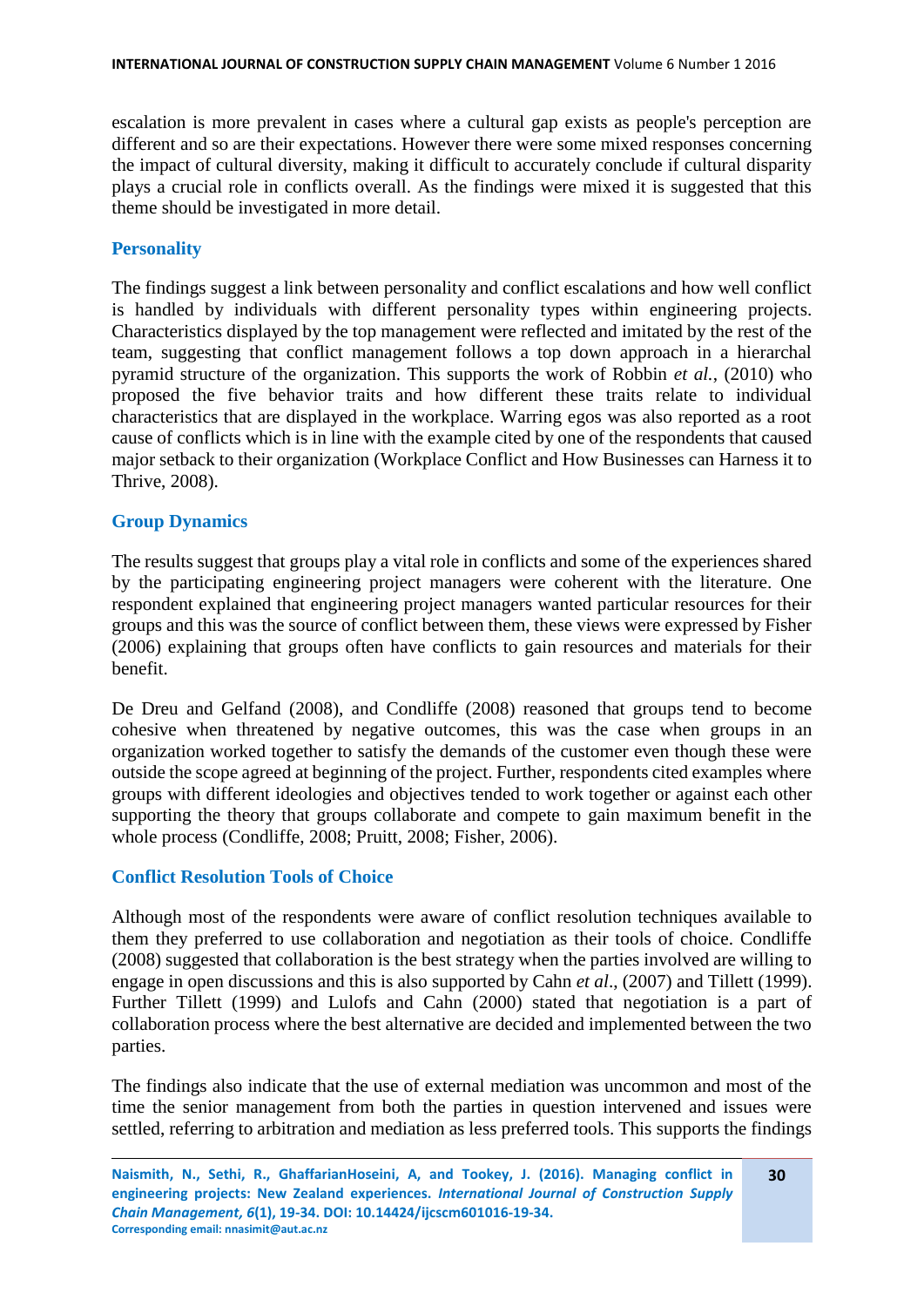of the Ministry of Justice of New Zealand (2004) where arbitration is practiced in 6.9 percent and mediation is used for only 36 percent for the High Court cases.

#### **CONCLUSION**

To summarise, the factors that emerged from the data are a clear definition of conflict and a set of drivers of conflicts in engineering projects in New Zealand. The paper suggests that the destructive side of conflict is more influential than the constructive side of conflict in an engineering project setting. One of the key factors affecting conflicts and its resolution is the balance of power between the two parties. It is believed that power can either shape the conflict or help its resolution. The role of individual personalities in engineering projects was also found to be an influencing factor on conflict with individual personality issues and ego clashes act as a catalyst for conflict. Group dynamics was outlined as another critical driver, based on the different perspectives shared by the engineering project managers from industry. The nature of conflicts are wide ranging and can be interpersonal, intragroup and intergroup. The responses received concerning culture demonstrated an openness and ability to embrace different cultures and that conflict resolution is easier to achieve when conflicting parties share the same values.

The preferred tools for conflict resolution practiced on engineering projects are collaboration and negotiation, for both internal and external conflicts. This study suggest that ADR tools of arbitration and mediation are not generally practiced to resolve engineering project conflict in a New Zealand context.

The theoretical implications of the findings are that the definition of conflict and the issues of power and groups dynamics in engineering project management tie closely with the generic literature base presented. However, individual personality in engineering projects emerges is a key issue, yet the literature indicates an inability of conflict theorists in underpinning the facts related to personality. The study also has some practical implications for consideration. Research that would focus on engineering project conflict from either an internal or external perspective would be beneficial as this pilot study has considered the issue of conflict in general terms only. The study suggests that formal ADR conflict tools are used in a limited number of cases in a New Zealand context, further investigation into the reasoning behind this lack of uptake would be interesting and informative. Is it a lack of experience of ADR, is it its prohibitive cost and time requirements or other issues that drive the use of collaboration and negotiation as the chosen tools for conflict resolution in an engineering project management context? Most of respondents suggested that there is a need for organizations and projects to be responsive to cultures as culture can play a part in engineering project conflict. Different cultures should be well understood for better handling of the issues and conflict, this is another interesting area for further investigation and industry engagement.

The focus of this study has been on the experiences of a small group of practitioners within the engineering project management domain. As a pilot study the findings are interesting, however the study has some limitations. Whilst the study is transferable the findings of the current study should be approached with caution due to the limited sample size. The themes presented should be tested in a wider study to establish their generalizability, this could be locally or nationally, a comparative study would also be beneficial to establish what role the New Zealand context or other context does play. The current study was limited to subject matter experts rather than all of the project stakeholders. A wider qualitative study to examine the perspectives of all stakeholders in the engineering management domain would provide an opportunity to examine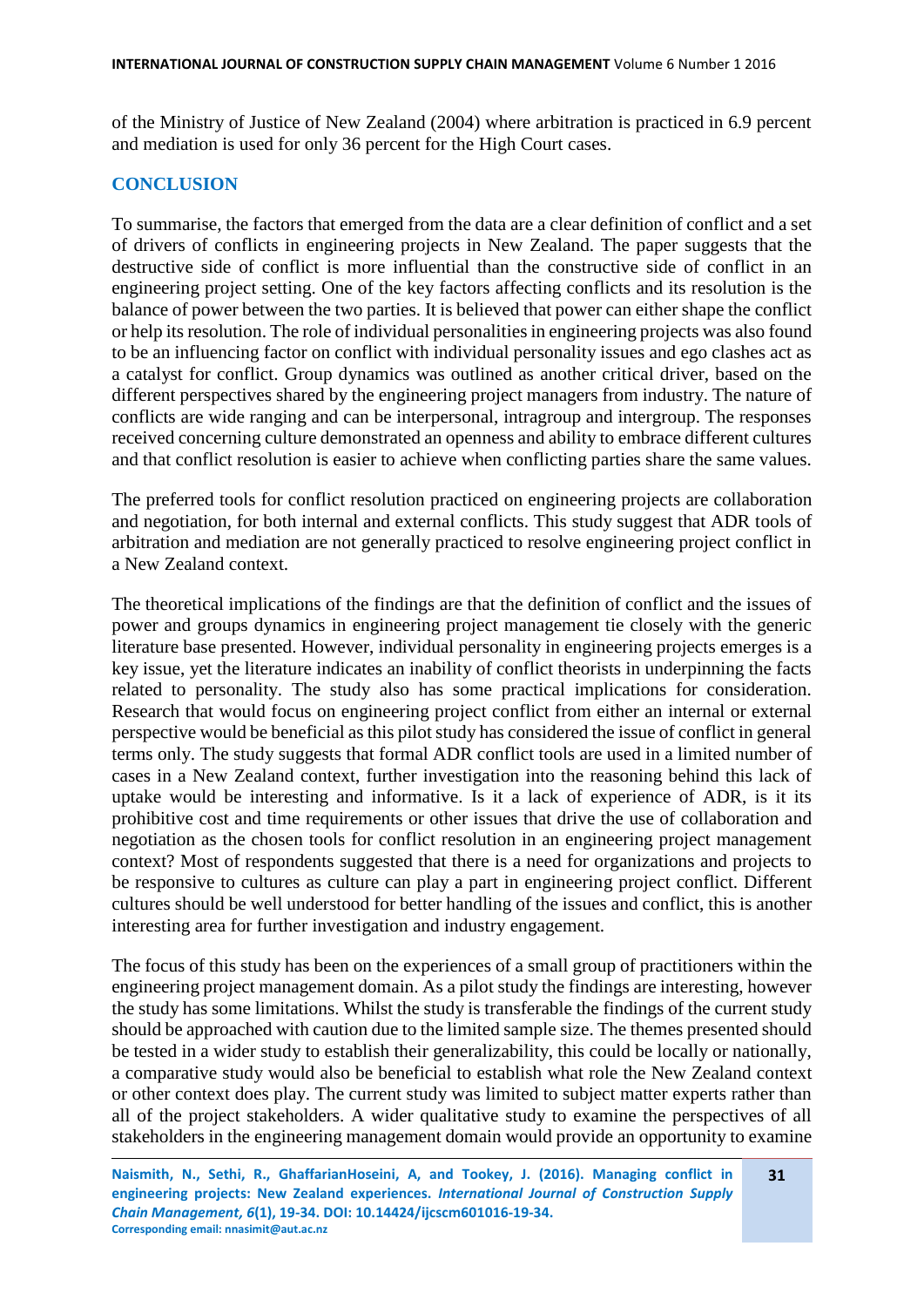the drivers of conflict in more detail. Further research is needed to gain a wider and deeper understanding of conflict management and its complexity in engineering projects. By undertaking further research a practical toolkit for conflict management could be formulated and validated for industry dissemination.

The research on conflict management in New Zealand engineering projects is new, very little research has been undertaken in this arena. This paper has been able to provide an initial examination of the underlying concepts of conflict and the appropriate conflict resolution tools being utilized in an engineering projects including culture, power and group dynamics.

#### **REFERENCES**

- Ahmed, I., Nawaz, M. M., Shaukat, M. Z., & Usman, A. (2010). Personality Does Affect Conflict Handling Style: Study of Future Managers. International Journal of Trade, Economics and Finance, 1(3), 268. Retrieved 30th Sept, 2015, doi:http://dx.doi.org/10.7763/IJTEF.2010.V1.48
- Alternative Dispute Resolution. (2004). Retrieved Oct 1, 2015, from http://www.justice.govt.nz/publications/global-publications/a/alternative-dispute-resolution-general-civilcases/4-advantages-and-disadvantages-of-adr
- Ann, P. (2008). Make Conflict your Ally. Retrieved Aug 17, 2015, from http://www.cpp.com/pdfs/TandD\_December\_08.pdf
- Avruch, K. (1998). Culture & conflict resolution. Washington, D.C: United States Institute of Peace Press.
- Barriball, L. K. and White, A. (1994). Collecting Data using a semi-structured interview: a discussion paper. Journal of Advanced Nursing, 19 (2), 328-335.
- Brooker, P. (1999). Survey of construction lawyers' attitudes and practice in the use of ADR in contractors' disputes. Construction Management and Economics. 17, 757–765.
- Brooker, P., & Lavers, A. (1997). Perceptions of alternative dispute resolution as constraints upon its use in the UK construction industry. Construction Management and Economics.15, 519–526.
- Cahn, D. D., Abigail, R. A., & Lulofs, R. S. (2007). Managing conflict through communication. Boston, MA: Pearson/ Allyn and Bacon.
- Cheung, S.O. (1999). Critical factors affecting the use of alternative dispute resolution processes in construction. International Journal of Project Management. 17, 189–194.
- Chong, H.Y., & Zin, R.M. (2012). Selection of dispute resolution methods: factor analysis approach. Engineering Construction and Architectural Management. 19, 428–443.
- Cloke, K., & Goldsmith, J. (2005). Resolving conflicts at work: eight strategies for everyone on the job. San Francisco, CA: Jossey-Bass.
- Cloke, K., & Goldsmith, J. (2011). Resolving Conflicts at Work: Ten Strategies for Everyone on the Job (3rd ed.). Retrieved on 12th Sept, 2015, from http://AUT.eblib.com:au/patron/FullRecord.aspx?p=693524.
- Coleman, P. T. (2006). Power and Conflict In M. Deutsch, P. T. Coleman, & C. E. Marcus (Eds.), The handbook of conflict resolution: theory and practice. San Francisco: Jossey-Bass.

Condliffe, P. (2008). Conflict management: a practical guide. Chatswood, N.S.W: Lexis Nexis Butterworths.

- Daria, P., & Bahaudin, G. M. (2015). Conflict Management Practices for Diverse Workplaces. Journal of Business Studies Quarterly, 6(3), 13.
- De Dreu, C., & Gelfand, M. J (2008). Conflict in the Workplace: Sources, Functions and Dynamics Across Multiple Levels of Analysis. In C. K. W.d. Dreu & M. J. Gelfand (Eds.), The psychology of conflict and conflict management in organizations (pp. 3-53). New York: Lawrence Erlbaum Associates.
- Deutsch, M. (1973). The Resolution of Conflict: Constructive and Destructive Processes. American Behavioral Scientist, 17(2), 248. Retrieved 27th April 2016, doi: 10.1177/000276427301700206.
- Deutsch, M. (1994). Constructive Conflict Management for the World Today. International Journal of Conflict Management, 5(2), 111- 129.Retrieved 12th Sept 2015, doi:10.1108/eb022738
- Deutsch, M., Coleman, P. T., & Marcus, C. E. (2006). The handbook of conflict resolution: theory and practice. San Francisco: Jossey-Bass.
- Elo, S. & Kynga, S.H., (2008) The qualitative content analysis process. Journal of Advanced Nursing, 62 (1), 107–115.Retrieved 27th April, 2016, doi: 10.1111/j.1365-2648.2007.04569.
- Eunson, B. (2007).Conflict management: Wiley& Sons Australia.

Falconer, H. (2004). IRS managing conflict in the workplace. Surrey, England: LexisNexis U K.

**Naismith, N., Sethi, R., GhaffarianHoseini, A, and Tookey, J. (2016). Managing conflict in engineering projects: New Zealand experiences.** *International Journal of Construction Supply Chain Management, 6***(1), 19-34. DOI: 10.14424/ijcscm601016-19-34. Corresponding email: nnasimit@aut.ac.nz**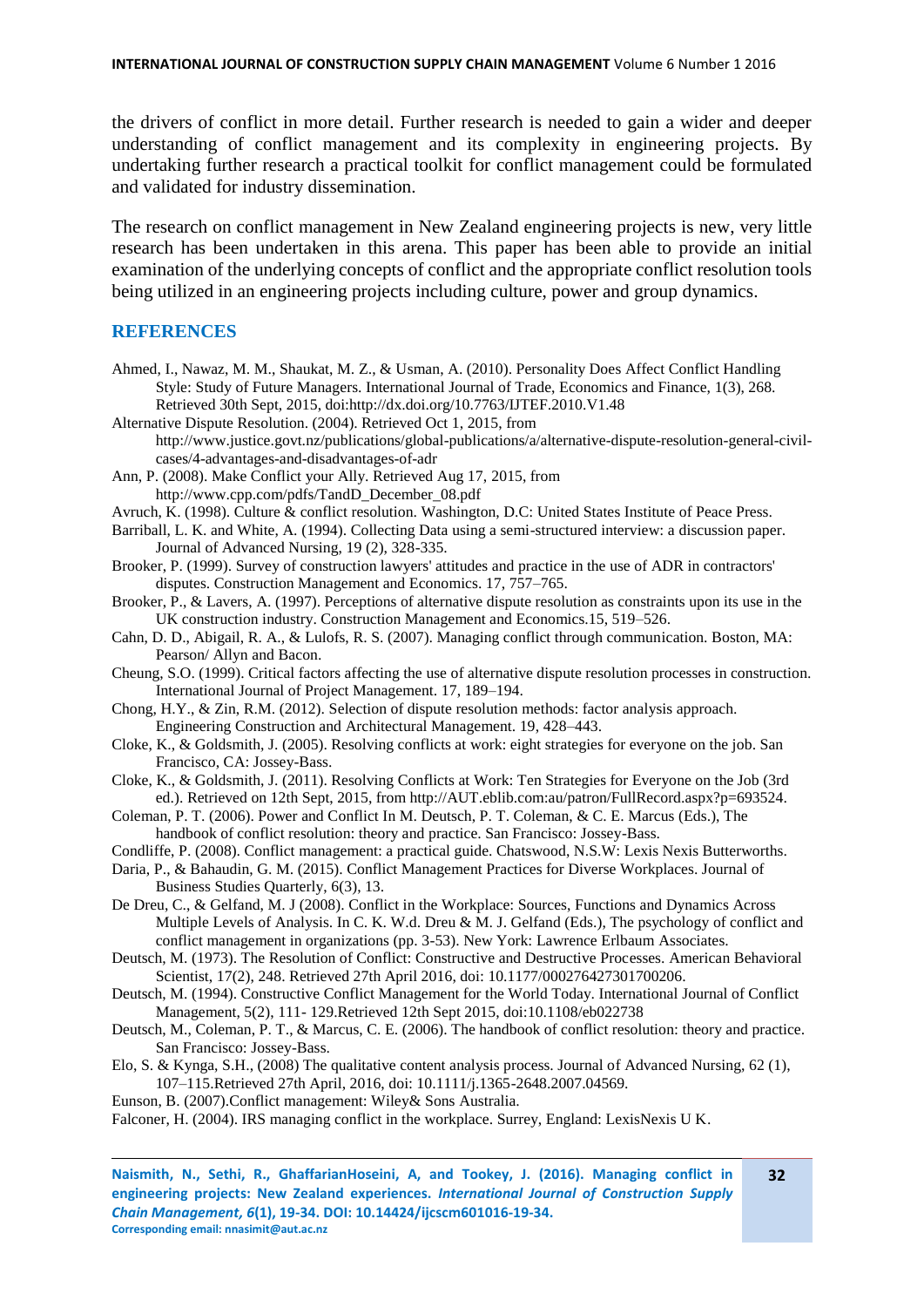- Fenn, P., Lowe, D., & Speck, C. (1997). Conflict and dispute in construction. Construction Management and Economics, 15, 513–518.
- Fisher, R. (2006). Intergroup Conflict. In M. Deutsch, P. T. Coleman, & C. E. Marcus (Eds.), The handbook of conflict resolution: theory and practice. San Francisco: Jossey-Bass.
- Folger, J. P., Poole, M. S., & Stutman, R. K. (2005). Working through conflict: strategies for relationships, groups, and organizations. Boston: Pearson/ Allyn and Bacon.
- Galletta, A., & Cross, W. E. (2013). Mastering the Semi-Structured Interview and Beyond: From Research Design to Analysis and Publication. NYU Press, New York.

Gosselin, T. (2007). Practical negotiating: tools, tactics, and techniques. Hoboken, N.J: John Wiley & Sons.

Gupta, M., Boyd, L., & Kuzmits, F. (2011). The evaporating cloud: a tool for resolving workplace conflict. International Journal of Conflict Management, 22(4), 394-412. Retrieved 27th April, 2016.http://dx.doi.org/10.1108/10444061111171387

- Harris, A. (2011). Deconstructing workplace conflict resolution (Master Thesis). Auckland University of Technology Auckland. Retrieved 27th April, 2016, http://hdl.handle.net/l0292/2165.
- Hodges, C. L. (2000). Teamwork, personality, and conflict resolution styles: Exploring predictive relationships (M.B.A.). California State University, Fresno, Ann Arbor. Retrieved 12th sept, 2015, http://ezproxv.aut.ac.nz/login?urlhttp://search.proquest.com/docview/19398 2675?accountid=8440. Available from ProQuest Central; ProQuest Dissertations & Theses Global database.
- Hofstede, G. H., & Hofstede, G. J (2005). Cultures and organizations: software of the mind. New York: McGraw-Hill.
- International Travel and Migration: June 2015. (2015, July 21). Retrieved Aug 15, 2015, from http://www.stats.govt.nz/browse\_for\_stats/population/Migration/IntTravelAndMigration\_HOTPJunl5/Co mmentary.aspx
- Jannadia, M.O., Assaf, S., Bubshait, A.A., & Naji, A. (2000). Contractual methods for dispute avoidance and resolution (DAR). International Journal of Project Management, 18, 41–49.
- Jeong, H.-W. (2008). Understanding conflict and conflict analysis. London: Sage.
- J r, J. E. B., Phipps, K. A., & Xu, Y. (2010). Testing relationships between personality, conflict styles and effectiveness. International Journal of Conflict Management, 21(4) 434-447.Retrieved 27th April, 2016, http://dx.doi.org/10.1108/10444061011079967.

Kerzner, H. (2001). Project Management: A Systems Approach to Planning, Scheduling, and Controlling. New York: John Wiley. Retrieved Oct 1st, 2015, from: http://search.ebscohost.com/login.aspx?direct=true&db=nlebk&AN =53004& site=ehostlive&scope=site. Retrieved from nlebk database.

- Kimmel, P. (2006). Culture and Conflict In M. Deutsch, P. T. Coleman, & C. E. Marcus (Eds.), The handbook of conflict resolution: theory and practice.San Francisco: Jossey-Bass.
- Krippendorff, K. (1980) Content Analysis: An Introduction to its Methodology. Sage Publications, Newbury Park.
- Lee, C.K., Yiu, T.W., & Cheung, S.O. (2016). Selection and use of Alternative Dispute Resolution (ADR) in construction projects - Past and future research. International Journal of Project Management, 34 (2016) 494- 507.
- Lipsky, D. B., Seeber, R. L., & Fincher, R. (2003). Emerging systems for managing workplace conflict. Chichester: Jossey-Bass Preiffer.

Lulofs, R. S., & Cahn, D. D. (2000). Conflict: from theory to action. Boston: Allyn and Bacon.

- Marsh, E.E. and White, M.D., 2006. Content analysis: A flexible methodology. Library trends, 55(1), pp.22-45.
- Masters, F. M., & Albright, R. R. (2002). The Complete Guide to Conflict Resolution: Retrieved from lmps://books.google .co.nz/books
- Patton, M. Q. (1990). Qualitative evaluation and research methods. Newbury Park, California: Sage Publications.
- Pinto, J. K., & Morris, P. W. G. (2004). The Wiley guide to managing projects. Hoboken, N.J: John Wiley & Sons.
- PMBOK. (2013). A guide to the project management body of knowledge (PMBOK® guide). Newtown Square, Pa: Project Management Institute.
- Pruit, D. (2008). Conflict Escalation in Organizations. In C. K. W. d. Dreu & M. J. Gelfand (Eds.). The psychology of conflict and conflict management in organizations. New York: Lawrence Erlbaum Associates.
- Rahim, M. A. (2001). Managing Conflict in Organizations. Westport, Conn: Greenwood Publishing Group. Retrieved Oct 1st, 2015, from http://search.ebscohost.com/Jogin.aspx?direct=true&db=nlebk&AN =68685& site=ehostlive&scope=site. Retrieved from nlebk database.